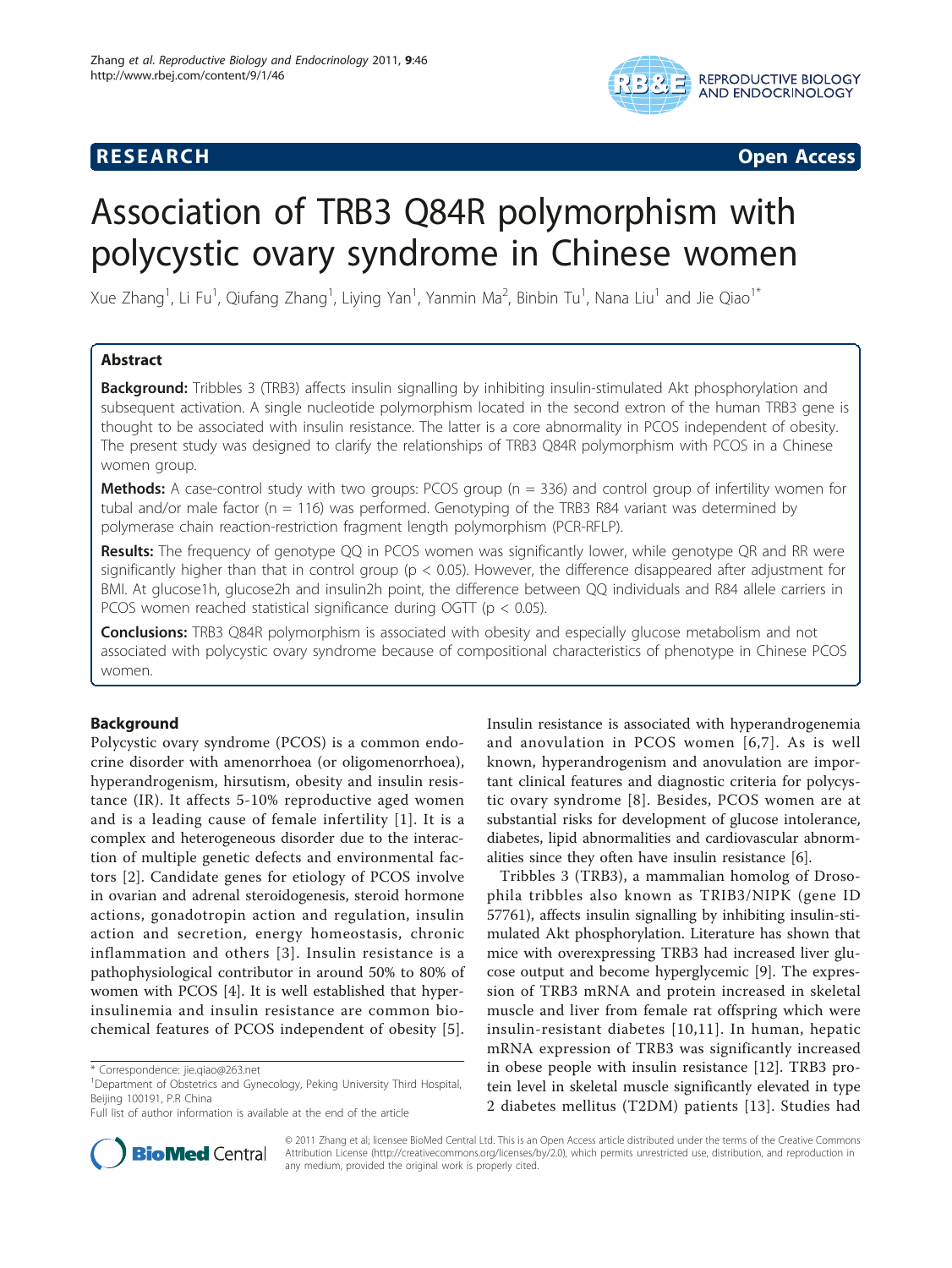also shown that TRB3 Q84R polymorphism was associated with insulin resistance and related cardiovascular risk [[14-18](#page-5-0)]. In terms of mechanism for the above phenomenon, mice overexpressing TRB3 R84 in beta cells displayed decreased beta cell mass [[19](#page-5-0)]. All the above results suggested that TRB3 was associated with insulin resistance. Yet this hypothesis has not been tested in PCOS patients.

The current study aims at examining the relationships of TRB3 Q84R polymorphism with insulin resistance in a group of Chinese women patients with PCOS.

### Methods

#### Subjects

The PCOS patients in this study were consisted of 336 infertile women aged 17-40. The diagnosis of PCOS was based on the Rotterdam criteria [[8\]](#page-5-0). Two out of three of the following criteria were required for the diagnosis: oligo-ovulation and/or anovulation, clinical and/or biochemical signs of hyperandrogenism and polycystic ovaries (by transvaginal ultrasound). Patients with the following disorders were excluded: hyperprolactinemia, nonclassic congenital adrenal hyperplasia, Cushing's syndrome, androgen-secreting neoplasms and thyroid dysfunction. Oligo-ovulation and/or anovulation were defined by the presence of oligomenorrhea or amenorrhea respectively. Hyperandrogenism was defined as the clinical presence of hirsutism (Ferriman-Gallwey score ≥6), acne, or alopecia and/or elevated androgen levels according to normal reference values (total serum testosterone >2.8 nmo/l). Polycystic ovarian morphology was examined by trans-vaginal ultrasound and polycystic ovary was defined by presence of 12 or more follicles in each ovary measuring 2-9 mm in diameter, and/or increased ovarian volume (>10 ml) during the follicular phase of a menstrual cycle. A diagnosis of PCOS was made only after prolactin, FSH,  $E_2$ , TSH, and 17-hydroxyprogesterone (17-HP) levels had been measured to exclude hyperprolactinemia, premature ovarian failure, hypothalamic amenorrhea, thyroid disorders, and 21 hydroxylase-deficient nonclassic adrenal hyperplasia (NCAH), respectively. Cushing's syndrome and androgen-secreting neoplasms were excluded by clinical presence, history and laboratory examinations.

The control group included 116 age-matched women with regular menstrual cycles who were infertile for tubal and/or male factor. They have no polycystic ovaries and no clinical or biochemical signs of hyperandrogenism.

None of the patients had taken any medications affecting glucose metabolism during the preceding 3 months. The study was approved by the institutional ethics committee, and written informed consent was obtained from each patient.

#### Hormonal and biochemical measures

Fasting blood samples were taken during the follicular phase of a menstrual cycle (spontaneous or bleeding after progestin withdrawal) of all women. Luteinizing hormone (LH), follicle stimulating hormone (FSH) and total serum testosterone concentrations (T) were determined by chemiluminescence immunoassay. Total cholesterol (CHO) and triglycerides (TG) were determined by oxidase method, HDL-cholesterol (HDL) by synthetic polymer/detergent HDL-C assay (SPD method) and LDL-cholesterol (LDL) by surfactant LDL-C assay (SUR method).

A 75 g oral glucose tolerance test was performed in each PCOS woman. Blood was obtained for glucose and insulin determinations at 0 h, 1 h and 2 h after glucose load. Glucose levels were detected using the glucose oxidase method and insulin levels were determined by chemiluminescence immunoassay. Insulin resistance (IR) was assessed by the homeostasis model assessment (HOMA), which was calculated as [fasting insulin concentration ( $\mu Iu/ml$ ) × fasting glucose concentration (mmol/l]/22.5 [[20\]](#page-5-0). Body mass index (BMI) was calculated as body weight (kg) divided by body height squared  $(m<sup>2</sup>)$ .

#### Genotyping

Genomic DNA was extracted from peripheral blood leukocytes using the standard salting-out method [[21\]](#page-5-0). The purity and concentration of the isolated DNA was measured. Genotyping of the TRB3 R84 variant was performed by polymerase chain reaction-restriction fragment length polymorphism (PCR-RFLP) as previously described [[14\]](#page-5-0). Five percent of samples from both PCOS and control women were re-genotyped by other laboratory personnel and no discrepancy in genotyping was noticed.

#### Statistical analysis

The Kolmogorov-Smirnov test was used to test for normal distribution. Comparisons of continuous variables between groups were conducted by unpaired student's t test. Mann-Whitney U-test was used when continuous variables did not meet the normal distribution. The Chisquare test was used to analyze the associations between categorical variables. All analyses were performed by SPSS software version 17.0 (SPSS Inc. Chicago, IL, USA). Tests of statistical significance were two-sided and taken as significant when  $P < 0.05$ .

### Results

The basal demographical, hormonal and biochemical parameters of control and PCOS women are summarized in Table [1.](#page-2-0) As expected, significantly higher levels of BMI, T, LH/FSH ratio, fasting glucose, CHO, TG and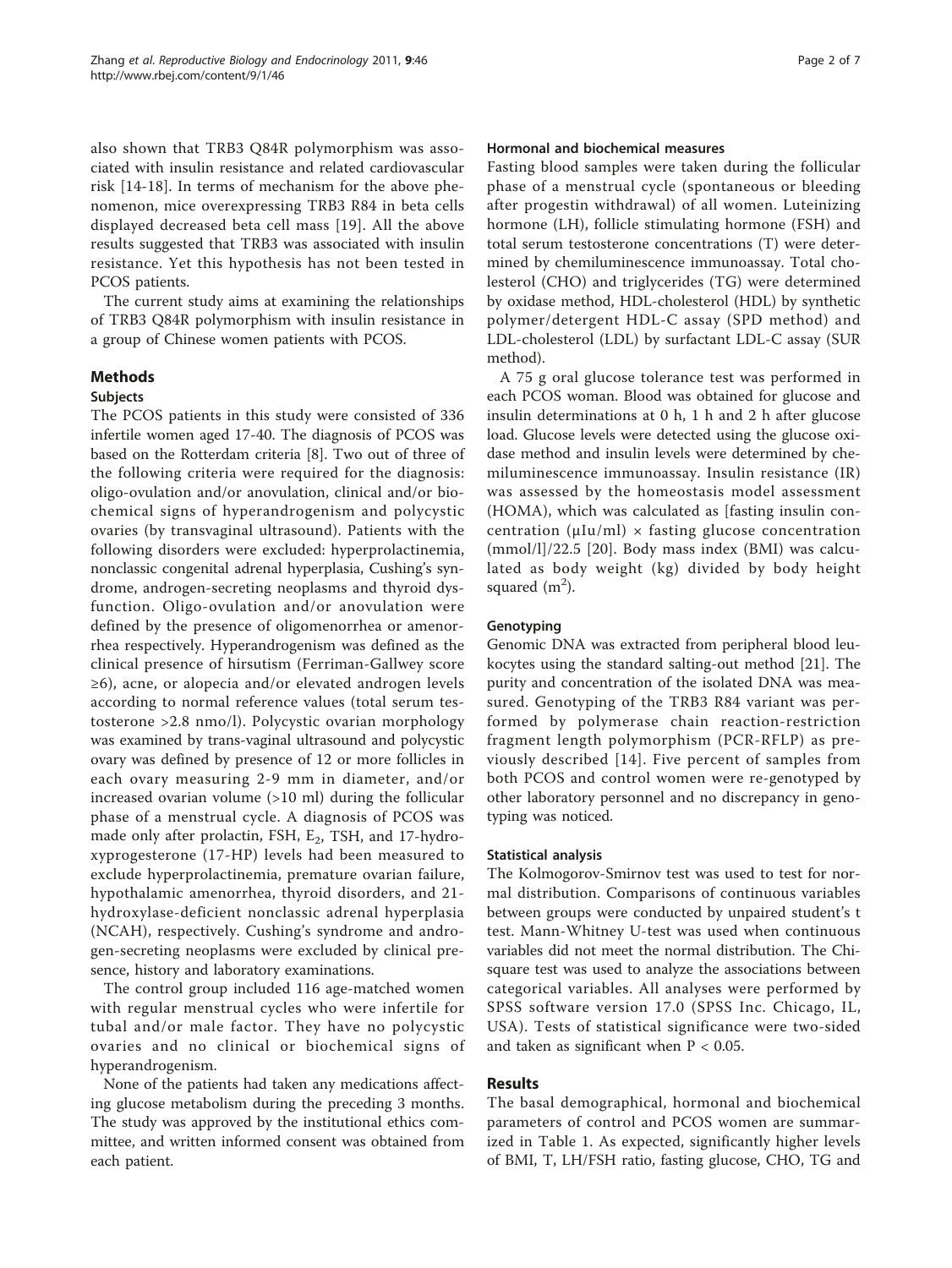<span id="page-2-0"></span>Table 1 Clinical and endocrine-metabolic parameters in control and PCOS women

|                        | control ( $n = 116$ ) | PCOS $(n = 336)$    |
|------------------------|-----------------------|---------------------|
| Age(yr)                | 30 (21-41)            | 29 (18-40)          |
| BM(kq/m <sup>2</sup> ) | 22 (16-29)            | 24 (16-35)*         |
| LH/FSH                 | $0.5(0.2-2.1)$        | $1.3$ $(0.1-6.4)$ * |
| T(nmol/l)              | $0.7$ $(0.02-1.9)$    | $1.7$ (0.02-7)*     |
| Glu0(mmol/l)           | $4.8$ $(3.7-6.0)$     | $5.0$ $(3.5-8.7)$ * |
| CHO(mmol/l)            | $4.3(2.7-7.2)$        | 4.9 $(3.0 - 7.8)^*$ |
| TG(mmol/l)             | $0.9(0.3-3.2)$        | $1.3$ $(0.4-5.9)$ * |
| HDL(mmol/l)            | $1.3(0.8-2.2)$        | $1.2$ (0.7-2.3)*    |
| LDL(mmol/l)            | $2.4(1.0-5.0)$        | $2.8$ (0.6-6.2)*    |

Mann-Whitney U-test; Data are described in median (range); BMI:body mass index; LH:luteinizing hormone; FSH: follicle stimulating hormone; T:total serum testosterone;Glu0:fasting glucose; CHO:total cholesterol; TG:triglycerides; HDL: HDL-cholesterol; LDL: LDL-cholesterol. \*: p < 0.05.

LDL were found in PCOS group compared with control group while the levels of HDL were significantly lower in PCOS women ( $p < 0.05$ ).

## Comparison of TRB3 Q84R polymorphism between PCOS and control women

Genotyping for the TRB3 Q84R polymorphism was shown in Figure 1. The genotype frequencies were in agreement with the Hardy-Weinberg equilibrium ( $P > 0.05$  for all analyses). Genotype frequency was significantly different between PCOS and control women (Table 2). The frequencies of R allele were 19.5% in PCOS women and 12.5% in control, and Q allele were 80.5% and 87.5% respectively ( $P = 0.016$ ). However, the significant difference disappeared after adjustment for BMI by dividing patients into four subgroups according to BMI (Asia-Pacific criteria: underweight: <18.5 kg/m<sup>2</sup>; normal weight: 18.5-22.9 kg/m<sup>2</sup>; overweight: 23.0-24.9 kg/m<sup>2</sup>; obese:  $\geq$ 25.0 kg/m<sup>2</sup>).

## Comparison of TRB3 Q84R polymorphism between PCOS women with IR and without IR

PCOS group was divided into insulin resistance group (PR group) and non-insulin resistance group (PNR



|               |  |  | Table 2 TRB3 Q84R genotype distribution in PCOS and |  |  |
|---------------|--|--|-----------------------------------------------------|--|--|
| control women |  |  |                                                     |  |  |

| genotype  | <b>PCOS</b> | control     | P     |
|-----------|-------------|-------------|-------|
|           | $n = 336$   | $n = 116$   |       |
| QQ        | 209 (62.2%) | 88 (75.9%)  | 0.02  |
| QR        | 123 (36.6%) | 27 (23.3%)  |       |
| <b>RR</b> | 4 (1.2%)    | $1(0.9\%)$  |       |
| alleles   |             |             |       |
| Q         | 541 (80.5%) | 203 (87.5%) | 0.016 |
| R         | 131 (19.5%) | 29 (12.5%)  |       |

Chi-square test; Data are presented as number and (percentage).

group) according to HOMA-IR, with a threshold value of 2.69 [[22](#page-5-0)]. In PCOS women, the frequencies of QR and RR genotypes in non-insulin resistance group were lower than insulin resistance group while QQ genotype was higher, but with no statistical significance ( see Table 3).

## TRB3 Q84R polymorphism and main clinical features of PCOS women

In further analysis, PCOS women were divided into hyperandrogenism group and non-hyperandrogenism group according to serum total testosterone concentration. TRB3 Q84R genotype distribution is shown in Table [4](#page-3-0). The frequencies of QR and RR genotypes in non-hyperandrogenism group were lower while QQ genotype was higher than hyperandrogenism group, though not significant. Similar tendency of genotype distribution was observed between oligo/anovulation group and ovulation group in PCOS women, which are shown in Table [5.](#page-3-0)

## TRB3 Q84R polymorphism and glucose metabolism of PCOS women

Because of the small number of RR individuals, subjects with QR and RR genotypes were considered together as R84 carriers. The endocrine and metabolic characteristics of PCOS women by TRB3 Q84R genotype are shown in Table [6.](#page-3-0) At each time point of OGTT, the median values of glucose levels were higher in R84 carriers than QQ individuals. The similar trend was also

|  |                              | Table 3 TRB3 Q84R genotype distribution in PCOS |  |
|--|------------------------------|-------------------------------------------------|--|
|  | women with IR and without IR |                                                 |  |

| genotype  | <b>PR</b>  | <b>PNR</b>  | P     |
|-----------|------------|-------------|-------|
|           | $n = 143$  | $n = 193$   |       |
| QQ        | 81 (56.6%) | 128 (66.3%) | 0.104 |
| QR        | 59 (41.3%) | 64 (33.2%)  |       |
| <b>RR</b> | $3(2.1\%)$ | $1(0.5\%)$  |       |

Chi-square test; Data are presented as number and (percentage). IR: insulin resistance. PR: PCOS with insulin resistance; PNR: PCOS without insulin resistance.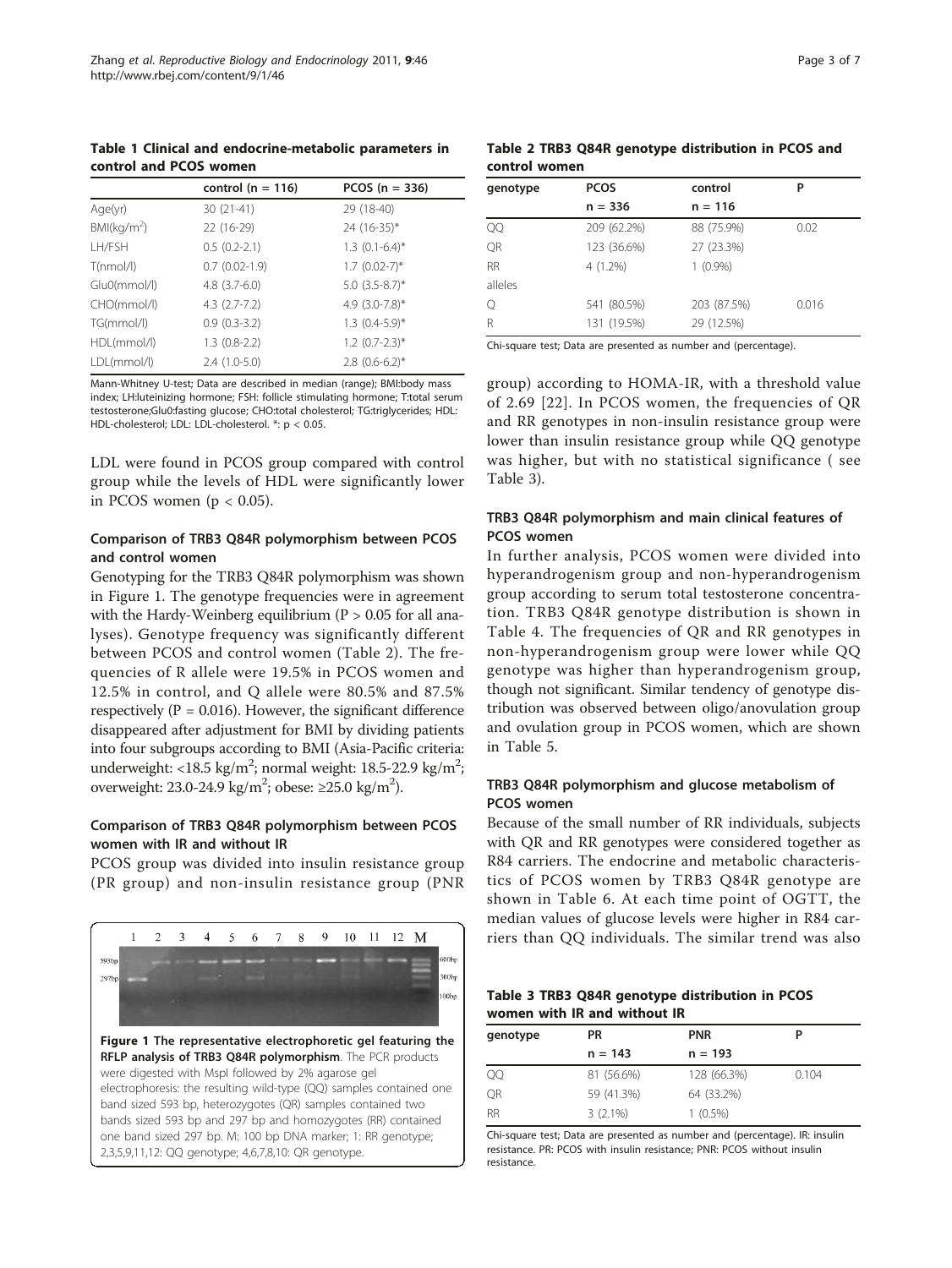<span id="page-3-0"></span>Table 4 TRB3 Q84R genotype distribution in PCOS women divided into hyperandrogenism group and nonhyperandrogenism group

| genotype  | НA         | <b>NHA</b>  |      |
|-----------|------------|-------------|------|
|           | $n = 65$   | $n = 271$   |      |
| QQ        | 34 (52.3%) | 175 (64.6%) | 0.12 |
| <b>OR</b> | 30 (46.2%) | 93 (34.3%)  |      |
| <b>RR</b> | $1(1.5\%)$ | $3(1.1\%)$  |      |

Chi-square test; Data are presented as number and (percentage). HA: hyperandrogenism; NHA: non-hyperandrogenism

observed for median values of insulin levels. At glucose1h, glucose2h and insulin2h point, the difference between genotype QQ individuals and R84 carriers reached statistical significance. Regarding to TRB3 Q84R polymorphism in PCOS women, there was a stepwise increase in BMI and HOMA-IR from Q84Q to Q84R and R84R genotype, although not significant.

#### **Discussion**

The spectrum of evidence for PCOS genetic basis is very board. Molecular defects in gonadotrophins and their receptors, in enzymes involved in steroidogenesis, as well as those contributed to insulin resistance and its sequelae, have been the principal focus of familybased linkage analysis and case-control studies. The common occurrence of insulin resistance and pancreatic  $\beta$ -cell dysfunction in association with PCOS and the increased risk for development of T2DM is now well recognized [[23,24](#page-5-0)]. Moreover, insulin acting through its receptor stimulates steroidogenesis. This has led investigations to focus on insulin resistance in PCOS [[6\]](#page-5-0). Gene variants related to insulin resistance such as insulin gene (VNTR), insulin receptor (INSR), insulin receptor substrate proteins (IRS1/2) and calpain-10 have shown to be associated with PCOS and related metabolic abnormality [[25](#page-5-0)-[28\]](#page-5-0). Particular interest is the implications of TRB3 as a candidate gene for insulin resistance [[29\]](#page-5-0). Given the fact that insulin resistance is one of the prominent features in PCOS, it is reasonable to investigate TRB3 polymorphism in PCOS. To the best of our knowledge, this is the first

Table 5 TRB3 Q84R genotype distribution in PCOS women divided into oligo/anovulation group and ovulation group

| genotype  | oligo/anovulation | ovulation |       |  |
|-----------|-------------------|-----------|-------|--|
|           | $n = 307$         | $n = 29$  |       |  |
| QQ        | 189 (61.6%)       | 20 (69%)  | 0.687 |  |
| OR        | 114 (37.1%)       | 9(31%)    |       |  |
| <b>RR</b> | $4(1.3\%)$        | $0(0\%)$  |       |  |
|           |                   |           |       |  |

Chi-square test; Data are presented as number and (percentage). oligo/ anovulation: cycle intervals > 35 days or absence of menstruation for 3 consecutive months; ovulation: cycle intervals ≤ 35 days

| Table 6 Clinical and endocrine-metabolic characteristics |  |
|----------------------------------------------------------|--|
| of PCOS women according to TRB3 Q84R genotype            |  |

|                        | $QQ (n = 209)$       | $QR+RR (n = 127)$      |
|------------------------|----------------------|------------------------|
| Age(yr)                | 28 (17-40)           | 28 (19-38)             |
| BM(kq/m <sup>2</sup> ) | 24 (16-33)           | 25 (17-35)             |
| LH/FSH                 | $1.27(0.01-5.2)$     | $1.48(0.22-6.4)$       |
| T(nmol/l)              | $1.6(0.21 - 7.11)$   | $1.7(0.02 - 6.14)$     |
| <b>HOMA-IR</b>         | $2.2$ (0.4-12.3)     | $2.6$ $(0.4-12.8)$     |
| glu0h(mmol/l)          | $4.8$ $(3.5-8.7)$    | $4.9$ $(3.7-8.0)$      |
| glu1h(mmol/l)          | 7.4 (3.3-17.9)       | $8.2$ (3.4-60.1)*      |
| qlu2h(mmol/l)          | $6.2$ $(3.5 - 16.8)$ | $6.6$ $(3.4 - 50.8)$ * |
| $InsOh(\mu U/m)$       | $9.7(2.0-56.6)$      | 11.8 (2.0-45.8)        |
| $lns1h(\mu U/m)$       | 74.6 (1.2-300)       | 86.8 (7.1-300)         |
| $Ins2h(\mu U/m)$       | 67.3 (6.8-300)       | 76.5 (6.7-300)*        |

Mann-Whitney U-test; Data are described in median (range); HOMA-IR: homeostatic model assessment of insulin resistance;glu:glucose; Ins:insulin. \*:  $p < 0.05$ .

such attempt to analyze TRB3 Q84R polymorphism in polycystic ovary syndrome.

In terms of the possible mechanism of TRB3 implication in insulin resistence and hence in PCOS, studies has found that TRB3 is located on 20p13-p12 of human chromosomal region that has been confirmed to be associated with human type 2 diabetes [[30\]](#page-5-0). It is reported that TRB3 impairs insulin signalling through the inhibition of Akt phosphorylation and plays a role in insulin resistance [[9\]](#page-5-0). It has also been demonstrated that the prevalent TRB3 missense Q84R polymorphism is significantly associated with several insulin resistancerelated abnormalities in two independent cohorts of nondiabetic individuals. In fact, serum insulin levels were significantly different across the three genotype groups and higher in R84R individuals independent of BMI [[14\]](#page-5-0). In addition, one study of 716 T2DM patients showed that the insulin resistance-related cardiovascular risk significantly increased in R84R individuals. In view of these findings, TRB3 Q84R polymorphism might also play a role as an insulin-resistance related factor in the pathogenesis of PCOS.

In our research, genotype frequency of Q84R was significantly different between PCOS and control women. The frequency of the R allele was significantly higher in PCOS women, while Q allele was significantly lower. Study has been demonstrated that R84 carriers had an increased risk of early-onset T2DM [\[17\]](#page-5-0). When either Q84 or R84 TRB3 full-length cDNAs were transfected in human HepG2 hepatoma cell lines, as compared with control HepG2 cells, insulin-induced Ser473-Akt phosphorylation was reduced by 22% in Q84- and, of note, by 45% in R84-transfected cells [[14](#page-5-0)]. Study in human umbilical vein endothelial cell (HUVEC) naturally carrying different TRB3 genotypes (QQ,QR or RR) showed that cells carrying the TRB3 R84 variant (i.e., either QR-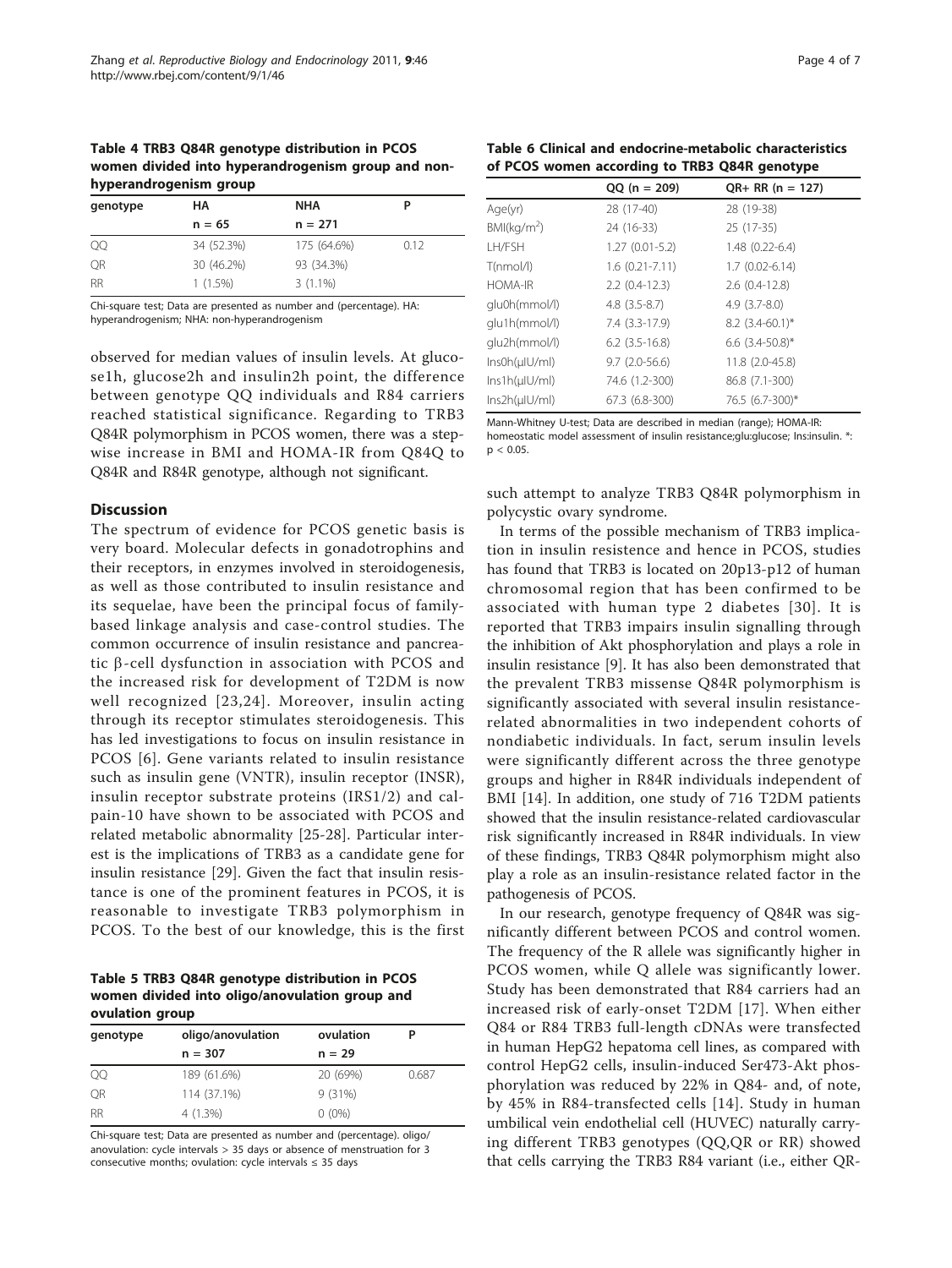or RR-cells) had an impaired insulin signalling and reduced insulin-induced nitric oxide (NO) production as compared to the QQ-cells [[15\]](#page-5-0). In our study, the analysis was adjusted for BMI as those studies reported that TRB3 was associated with obesity [[12\]](#page-5-0). The significant difference of genotype frequency between PCOS and control women failed to be detected after adjustment for BMI. Different genotype frequency in control and PCOS group due to different BMI, and lost significance after BMI adjustment partly confirm association of Q84R with obesity, although the genotype groups of PCOS patients did not differ significantly in BMI. In further analysis, there was no significant difference in the genotype frequency between PCOS women with IR and without IR. Furthermore, we could not find an association between the R84 variant and anovulation or elevated total testosterone levels, which are main clinical characteristics of PCOS associated with insulin resistance in PCOS women. In addition, our study shows that R84 carriers of PCOS women have higher LH/FSH ratios. This is in line with the well known fact that women with polycystic ovary syndrome appear to have an increased luteinizing hormone pulse frequency [[31](#page-5-0)]. It is possible that TRB3 R84 variant may be implicated in abnormal secretion of LH by certain underlying mechanism in PCOS women. However, the difference was not significant. Taken together, our results suggest that TRB3 Q84R polymorphism is associated with obesity while not with PCOS and insulin resistance of PCOS in Chinese women.

Meanwhile, subjects with R84 variant had higher glucose1h, glucose2h, insulin2h levels than individuals with QQ genotype in PCOS women ( $p < 0.05$ ), which suggested that R84 variant increased the risk of glucose metabolic abnormality in PCOS women. This is consistent with observation from 645 non-diabetic subjects that the mean glucose levels were significantly higher in R84 carriers than QQ individuals and the mean insulin levels were higher in R84 carriers than QQ individuals with no significance at each time point of OGTT [[17](#page-5-0)]. Indeed, R84 carriers were found to be insulin resistant compared with QQ individuals when studied by euglycemic, hyperinsulinemic clamp, a method that does not rely on endogenous insulin production for measuring insulin sensitivity [\[14\]](#page-5-0). Besides, the Q84R variant was associated with higher fasting insulin and higher HOMA-IR in T2DM group in Chinese population [[16](#page-5-0)]. In the present study, there was a trend towards higher BMI and HOMA-IR in R84 allele carriers in comparison with QQ individuals in PCOS women, although with no statistical significance (Table [6\)](#page-3-0). The observation was in accordance with the study about metabolic syndrome [[18\]](#page-5-0). It is not surprising considering that both the polycystic ovary syndrome and the metabolic syndrome

share insulin resistance as a central pathogenetic feature [[32](#page-5-0)]. Thus, combined with other results on non-PCOS individuals, it may be deduced that the R84 variant is associated with glucose metabolic abnormality and is not associated with PCOS.

The above results of our study should be put into the context of the fact that the spectrum of clinical features of PCOS is very diverse and heterogeneous. The phenotype varies widely depending on life stage, genotype, ethnicity and environmental factors. Until recently no universally accepted clinical definition existed for PCOS. In past, only the classic phenotype of chronic anovulation and hyperandrogenism was included in the PCOS diagnosis [[33](#page-6-0)]. The Rotterdam criteria are more extensive, including patients with distinct clinical appearances besides classic phenotype of PCOS. In fact, according to these guidelines, PCOS includes four different phenotypes: [\[1](#page-5-0)] O+H+P (oligo- and/or anovulation+hyperandrogenism+ polycystic ovaries); [[2\]](#page-5-0) O+H; [[3\]](#page-5-0) H+P; [[4](#page-5-0)] O +P. It has been reported that different phenotypes of PCOS are distinct in clinical and endocrine characteristics, especially for nonhyperandrogenic PCOS phenotype that may develop PCOS by a different pathogenetic pathway [[34](#page-6-0)-[36](#page-6-0)]. Oligoanovulatory patients with PCO but without hyperandrogenism have mild endocrine and metabolic features of PCOS. The prevalence of metabolic syndrome and insulin resistance was lower in this phenotype with normal androgens compared with other phenotypes [\[35](#page-6-0),[36](#page-6-0)]. Similar to above reports, the prevalence of insulin resistance was lowest in nonhyperandrogenic PCOS phenotype (data not shown) in our study. In addition, relative prevalence of each phenotype differs for different racial and ethnic populations and different regions [[34-36\]](#page-6-0). The relative prevalence of four phenotype in the present study was 16.6% (56/336), 5.1% (17/ 336), 8.0% (27/336) and 70.2% (236/336). The pattern of relative prevalence of four phenotypes of PCOS in present study, e.g., the prevalence of nonhyperandrogenic PCOS phenotype  $(O+P)$  was the highest and classic phenotype (O+H) was the lowest, was consistent with the results from a large-scale Chinese population [[35\]](#page-6-0). Thus it is suspected that diverse compositional characteristics of phenotype in Chinese PCOS women may account for this observation that TRB3 Q84R is not associated with PCOS in the current study and this certainly merit further investigations with better categorizations of PCOS population.

### Conclusions

Taking together, the current study shows that TRB3 Q84R polymorphism is associated with obesity and especially glucose metabolism while is not associated with polycystic ovary syndrome and insulin resistance of PCOS in Chinese women. Further studies with a greater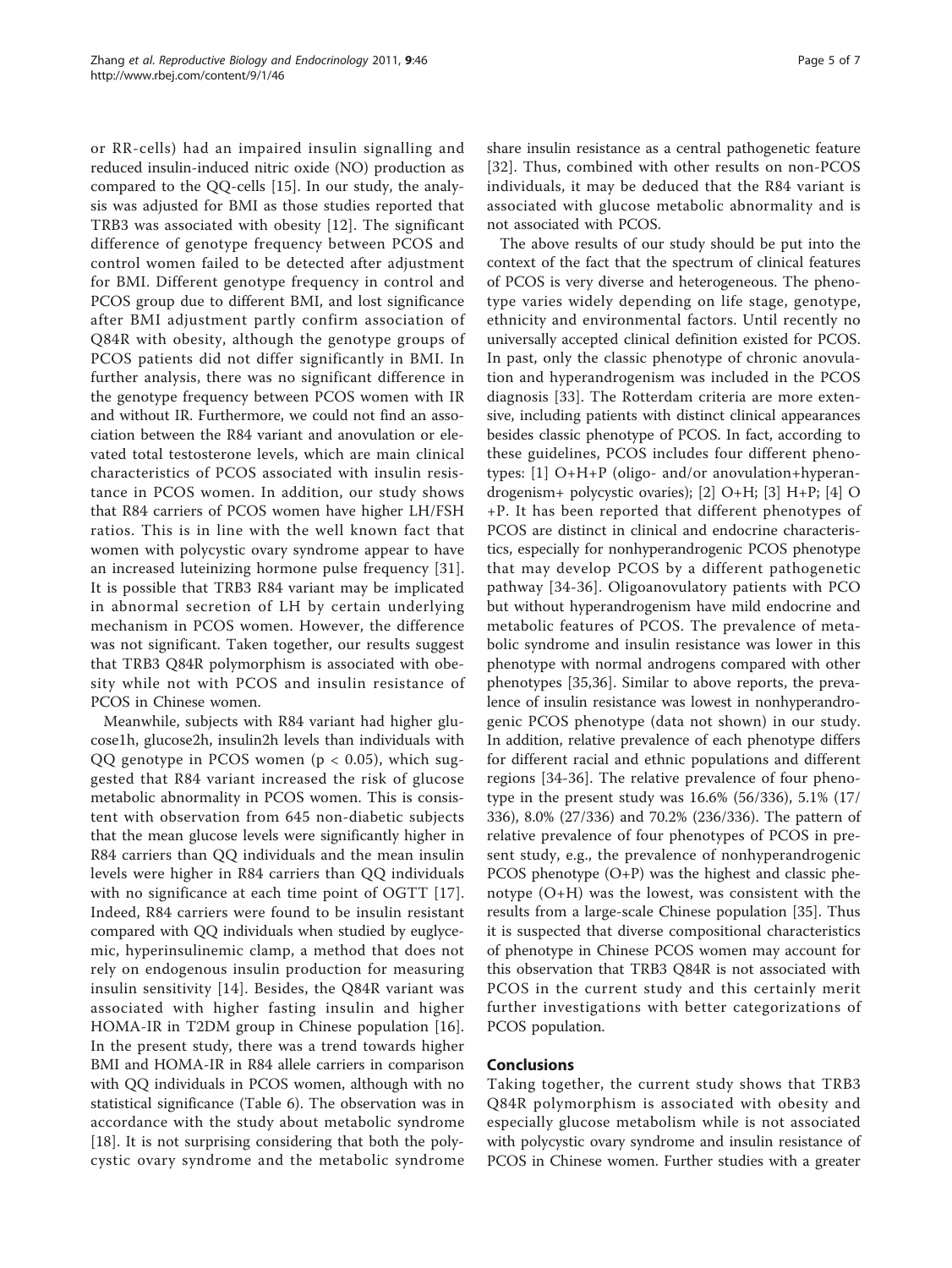<span id="page-5-0"></span>number of cases and sub-classification of cases according to different phenotypes of PCOS are necessary to confirm these findings.

#### Acknowledgements

We thank all the blood donors of Reproductive Center of Peking University Third Hospital. This study was supported by National Natural Science Funds for Distinguished Young Scholar (Project no.30825038) and National Scientific and Technical Supporting Programs Funded by Ministry of Science & Technology of China (Project no.2007BA104B00).

#### Author details

<sup>1</sup>Department of Obstetrics and Gynecology, Peking University Third Hospital, Beijing 100191, P.R China. <sup>2</sup>Reproductive Medical Center, Beijing Obstetrics and Gynecology Hospital, Capital Medical University, Beijing 100026, P.R China.

#### Authors' contributions

XZ participated in the design of the study, carried out the experiment, performed the statistical analysis and drafted the manuscript. LF, YM, BT and NL participated in collection of blood samples. LF, QZ and LY were involved in revision of manuscript drafts. JQ contributed to the design of the experiment and was responsible for finalising manuscript. All authors read and approved the final manuscript.

#### Competing interests

The authors declare that they have no competing interests.

#### Received: 18 December 2010 Accepted: 14 April 2011 Published: 14 April 2011

#### References

- 1. Ehrmann DA: [Polycystic ovary syndrome.](http://www.ncbi.nlm.nih.gov/pubmed/15788499?dopt=Abstract) N Engl J Med 2005, 352:1223-1236.
- Diamanti-Kandarakis E, Piperi C: [Genetics of polycystic ovary syndrome:](http://www.ncbi.nlm.nih.gov/pubmed/15994846?dopt=Abstract) [searching for the way out of the labyrinth.](http://www.ncbi.nlm.nih.gov/pubmed/15994846?dopt=Abstract) Hum Reprod Update 2005, 11:631-643.
- 3. Legro RS, Strauss JF: [Molecular progress in infertility: polycystic ovary](http://www.ncbi.nlm.nih.gov/pubmed/12215335?dopt=Abstract) [syndrome.](http://www.ncbi.nlm.nih.gov/pubmed/12215335?dopt=Abstract) Fertil Steril 2002, 78:569-576.
- 4. Legro RS, Castracane VD, Kauffman RP: [Detecting insulin resistance in](http://www.ncbi.nlm.nih.gov/pubmed/14752302?dopt=Abstract) [polycystic ovary syndrome: purposes and pitfalls.](http://www.ncbi.nlm.nih.gov/pubmed/14752302?dopt=Abstract) Obstet Gynecol Surv 2004, 59:141-154.
- 5. Chang RJ, Nakamura RM, Judd HL, Kaplan SA: [Insulin resistance in](http://www.ncbi.nlm.nih.gov/pubmed/6223044?dopt=Abstract) [nonobese patients with polycystic ovarian disease.](http://www.ncbi.nlm.nih.gov/pubmed/6223044?dopt=Abstract) J Clin Endocrinol Metab 1983, 57:356-359.
- 6. Dunaif A: [Insulin resistance and the polycystic ovary syndrome:](http://www.ncbi.nlm.nih.gov/pubmed/9408743?dopt=Abstract) [mechanism and implications for pathogenesis.](http://www.ncbi.nlm.nih.gov/pubmed/9408743?dopt=Abstract) Endocr Rev 1997, 18:774-800.
- 7. Poretsky L, Cataldo N, Rosenwaks Z, Guidice L: The insulin-related ovarian regulatory system in health and disease. Endocr Rev 1999, 20:532-582.
- The Rotterdam ESHRE/ASRM-Sponsored PCOS consensus workshop group: [Revised 2003 consensus on diagnostic criteria and long-term health](http://www.ncbi.nlm.nih.gov/pubmed/14688154?dopt=Abstract) [risks related to polycystic ovary syndrome \(PCOS\).](http://www.ncbi.nlm.nih.gov/pubmed/14688154?dopt=Abstract) Hum Reprod 2004, 19:41-47.
- Du K, Herzig S, Kulkarni RN, Montminy M: [TRB3: a tribbles homolog that](http://www.ncbi.nlm.nih.gov/pubmed/12791994?dopt=Abstract) [inhibits Akt/PKB activation by insulin in liver.](http://www.ncbi.nlm.nih.gov/pubmed/12791994?dopt=Abstract) Science 2003, 300:1574-1577.
- 10. Yao XH, Grégoire Nyomba BL: [Abnormal glucose homeostasis in adult](http://www.ncbi.nlm.nih.gov/pubmed/17218436?dopt=Abstract) [female rat offspring after intrauterine ethanol exposure.](http://www.ncbi.nlm.nih.gov/pubmed/17218436?dopt=Abstract) Am J Physiol Regul Integr Comp Physiol 2007, 292:R1926-1933.
- 11. Yao XH, Nyomba BL: [Hepatic insulin resistance induced by prenatal](http://www.ncbi.nlm.nih.gov/pubmed/18385463?dopt=Abstract) [alcohol exposure is associated with reduced PTEN and TRB3 acetylation](http://www.ncbi.nlm.nih.gov/pubmed/18385463?dopt=Abstract) [in adult rat offspring.](http://www.ncbi.nlm.nih.gov/pubmed/18385463?dopt=Abstract) Am J Physiol Regul Integr Comp Physiol 2008, 294: R1797-1806.
- 12. Oberkofler H, Pfeifenberger A, Soyal S, Felder T, Hahne P, Miller K, Krempler F, Patsch W: [Aberrant hepatic TRIB3 gene expression in insulin](http://www.ncbi.nlm.nih.gov/pubmed/20461355?dopt=Abstract)[resistant obese humans.](http://www.ncbi.nlm.nih.gov/pubmed/20461355?dopt=Abstract) Diabetologia 2010, 53:1971-1975.
- 13. Liu J, Wu X, Franklin JL, Messina JL, Hill HS, Moellering DR, Walton RG, Martin M, Garvey WT: [Mammalian Tribbles homolog 3 impairs insulin](http://www.ncbi.nlm.nih.gov/pubmed/19996382?dopt=Abstract)

[action in skeletal muscle: role in glucose-induced insulin resistance.](http://www.ncbi.nlm.nih.gov/pubmed/19996382?dopt=Abstract) Am J Physiol Endocrinol Metab 2010, 298:E565-E576.

- 14. Prudente S, Hribal ML, Flex E, Turchi F, Morini E, De Cosmo S, Bacci S, Tassi V, Cardellini M, Lauro R, Sesti G, Dallapiccola B, Trischitta V: [The](http://www.ncbi.nlm.nih.gov/pubmed/16123373?dopt=Abstract) [functional Q84R polymorphism of mammalian Tribbles homolog TRB3 is](http://www.ncbi.nlm.nih.gov/pubmed/16123373?dopt=Abstract) [associated with insulin resistance and related cardiovascular risk in](http://www.ncbi.nlm.nih.gov/pubmed/16123373?dopt=Abstract) [Caucasians from Italy.](http://www.ncbi.nlm.nih.gov/pubmed/16123373?dopt=Abstract) Diabetes 2005, 54:2807-2811.
- 15. Andreozzi F, Formoso G, Prudente S, Hribal ML, Pandolfi A, Bellacchio E, Di Silvestre S, Trischitta V, Consoli A, Sesti G: [TRIB3 R84 variant is associated](http://www.ncbi.nlm.nih.gov/pubmed/18436806?dopt=Abstract) [with impaired insulin-mediated nitric oxide production in human](http://www.ncbi.nlm.nih.gov/pubmed/18436806?dopt=Abstract) [endothelial cells.](http://www.ncbi.nlm.nih.gov/pubmed/18436806?dopt=Abstract) Arterioscler Thromb Vasc Biol 2008, 28:1355-1360.
- 16. Shi Z, Liu J, Guo Q, Ma X, Shen L, Xu S, Gao H, Yuan X, Zhang J: [Association of TRB3 gene Q84R polymorphism with type 2 diabetes](http://www.ncbi.nlm.nih.gov/pubmed/19291425?dopt=Abstract) [mellitus in Chinese population.](http://www.ncbi.nlm.nih.gov/pubmed/19291425?dopt=Abstract) Endocrine 2009, 35:414-419.
- 17. Prudente S, Scarpelli D, Chandalia M, Zhang YY, Morini E, Del Guerra S, Perticone F, Li R, Powers C, Andreozzi F, Marchetti P, Dallapiccola B, Abate N, Doria A, Sesti G, Trischitta V: [The TRIB3 Q84R polymorphism and](http://www.ncbi.nlm.nih.gov/pubmed/18984671?dopt=Abstract) [risk of early-onset type 2 diabetes.](http://www.ncbi.nlm.nih.gov/pubmed/18984671?dopt=Abstract) J Clin Endocrinol Metab 2009, 94:190-196.
- 18. Gong HP, Wang ZH, Jiang H, Fang NN, Li JS, Shang YY, Zhang Y, Zhong M, Zhang W: [TRIB3 functional Q84R polymorphism is a risk factor for](http://www.ncbi.nlm.nih.gov/pubmed/19389818?dopt=Abstract) [metabolic syndrome and carotid atherosclerosis.](http://www.ncbi.nlm.nih.gov/pubmed/19389818?dopt=Abstract) Diabetes Care 2009, 32:1311-1313.
- 19. Liew CW, Bochenski J, Kawamori D, Hu J, Leech CA, Wanic K, Malecki M, Warram JH, Qi L, Krolewski AS, Kulkarni RN: [The pseudokinase tribbles](http://www.ncbi.nlm.nih.gov/pubmed/20592469?dopt=Abstract) [homolog 3 interacts with ATF4 to negatively regulate insulin exocytosis](http://www.ncbi.nlm.nih.gov/pubmed/20592469?dopt=Abstract) [in human and mouse beta cells.](http://www.ncbi.nlm.nih.gov/pubmed/20592469?dopt=Abstract) J Clin Invest 2010, 120:2876-2888.
- 20. Matthews DR, Hosker JP, Rudenski AS, Naylor BA, Treacher DF, Turner RC: [Homeostasis model assessment: insulin resistance and beta-cell function](http://www.ncbi.nlm.nih.gov/pubmed/3899825?dopt=Abstract) [from fasting plasma glucose and insulin concentrations in man.](http://www.ncbi.nlm.nih.gov/pubmed/3899825?dopt=Abstract) Diabetologia 1985, 28:412-419.
- 21. Miller SA, Dykes DD, Polesky H: A salting procedure for extracting DNA from nucleated cells. Nucleic Acid Res 1998, 16:1215.
- 22. Zhao S, Qiao J, Li M, Zhang X, Yu J, Li R: [Discovery of distinct protein](http://www.ncbi.nlm.nih.gov/pubmed/17562338?dopt=Abstract) [profiles for polycystic ovary syndrome with and without insulin](http://www.ncbi.nlm.nih.gov/pubmed/17562338?dopt=Abstract) [resistance by surface-enhanced laser adsorption/ionization time of flight](http://www.ncbi.nlm.nih.gov/pubmed/17562338?dopt=Abstract) [mass spectrometry.](http://www.ncbi.nlm.nih.gov/pubmed/17562338?dopt=Abstract) Fertil Steril 2007, 88:145-151.
- 23. Dunaif A, Finegood DT: [Beta-cell dysfunction independent of obesity and](http://www.ncbi.nlm.nih.gov/pubmed/8772555?dopt=Abstract) [glucose intolerance in the polycystic ovary syndrome.](http://www.ncbi.nlm.nih.gov/pubmed/8772555?dopt=Abstract) J Clin Endocrinol Metab 1996, 81:942-947.
- 24. Goodarzi MO, Erickson S, Port SC, Jennrich RI, Korenman SG: [beta-cell](http://www.ncbi.nlm.nih.gov/pubmed/15507511?dopt=Abstract) [function: a key pathological determinant in polycystic ovary syndrome.](http://www.ncbi.nlm.nih.gov/pubmed/15507511?dopt=Abstract) J Clin Endocrinol Metab 2005, 90:310-315.
- 25. Waterworth DM, Bennett ST, Gharani N, McCarthy MI, Hague S, Batty S, Conway GS, White D, Todd JA, Franks S, Williamson R: [Linkage and](http://www.ncbi.nlm.nih.gov/pubmed/9100625?dopt=Abstract) [association of insulin gene VNTR regulatory polymorphism with](http://www.ncbi.nlm.nih.gov/pubmed/9100625?dopt=Abstract) [polycystic ovary syndrome.](http://www.ncbi.nlm.nih.gov/pubmed/9100625?dopt=Abstract) Lancet 1997, 349:986-990.
- 26. Urbanek M, Legro RS, Driscoll DA, Azziz R, Ehrmann DA, Norman RJ: [Thirty](http://www.ncbi.nlm.nih.gov/pubmed/10411917?dopt=Abstract)[seven candidate genes for polycystic ovary syndrome: strongest](http://www.ncbi.nlm.nih.gov/pubmed/10411917?dopt=Abstract) [evidence for linkage is with follistatin.](http://www.ncbi.nlm.nih.gov/pubmed/10411917?dopt=Abstract) Proc Natl Acad Sci USA 1999, 96:8573-8578.
- 27. Ehrmann DA, Schwarz PE, Hara M, Tang X, Horikawa Y, Imperial J: [Relationship of calpain-10 genotype to phenotypic features of polycystic](http://www.ncbi.nlm.nih.gov/pubmed/11932299?dopt=Abstract) [ovary syndrome.](http://www.ncbi.nlm.nih.gov/pubmed/11932299?dopt=Abstract) J Clin Endocrinol Metab 2002, 87:1669-1673.
- 28. Dilek S, Ertunc D, Tok EC, Erdal EM, Aktas A: [Association of Gly972Arg](http://www.ncbi.nlm.nih.gov/pubmed/16084882?dopt=Abstract) [variant of insulin receptor substrate-1 with metabolic features in women](http://www.ncbi.nlm.nih.gov/pubmed/16084882?dopt=Abstract) with [polycystic ovary syndrome.](http://www.ncbi.nlm.nih.gov/pubmed/16084882?dopt=Abstract) Fertil Steril 2005, 84:407-412.
- 29. Saltiel AR: [Putting the brakes on insulin signaling.](http://www.ncbi.nlm.nih.gov/pubmed/14695419?dopt=Abstract) N Engl J Med 2003, 349:2560-2562.
- 30. Permutt MA, Wasson JC, Suarez BK, Lin J, Thomas J, Meyer J, Lewitzky S, Rennich JS, Parker A, DuPrat L, Maruti S, Chayen S, Glaser B: [A genome](http://www.ncbi.nlm.nih.gov/pubmed/11246891?dopt=Abstract) [scan for type 2 diabetes susceptibility loci in a genetically isolated](http://www.ncbi.nlm.nih.gov/pubmed/11246891?dopt=Abstract) [population.](http://www.ncbi.nlm.nih.gov/pubmed/11246891?dopt=Abstract) Diabetes 2001, 50:681-685.
- 31. Waldstreicher J, Santoro NF, Hall JE, Filicori M, Crowley WF Jr: [Hyperfunction of the hypothalamic-pituitary axis in women with](http://www.ncbi.nlm.nih.gov/pubmed/2961784?dopt=Abstract) [polycystic ovarian disease: indirect evidence for partial gonadotroph](http://www.ncbi.nlm.nih.gov/pubmed/2961784?dopt=Abstract) [desensitization.](http://www.ncbi.nlm.nih.gov/pubmed/2961784?dopt=Abstract) J Clin Endocrinol Metab 1988, 66:165-172.
- 32. National Cholesterol Education Program (NCEP) Expert Panel on Detection, Evaluation, and Treatment of High Blood Cholesterol in Adults (Adult Treatment Panel III): [Third Report of the National Cholesterol Education](http://www.ncbi.nlm.nih.gov/pubmed/12485966?dopt=Abstract) [Program \(NCEP\) Expert Panel on Detection, Evaluation, and Treatment](http://www.ncbi.nlm.nih.gov/pubmed/12485966?dopt=Abstract)